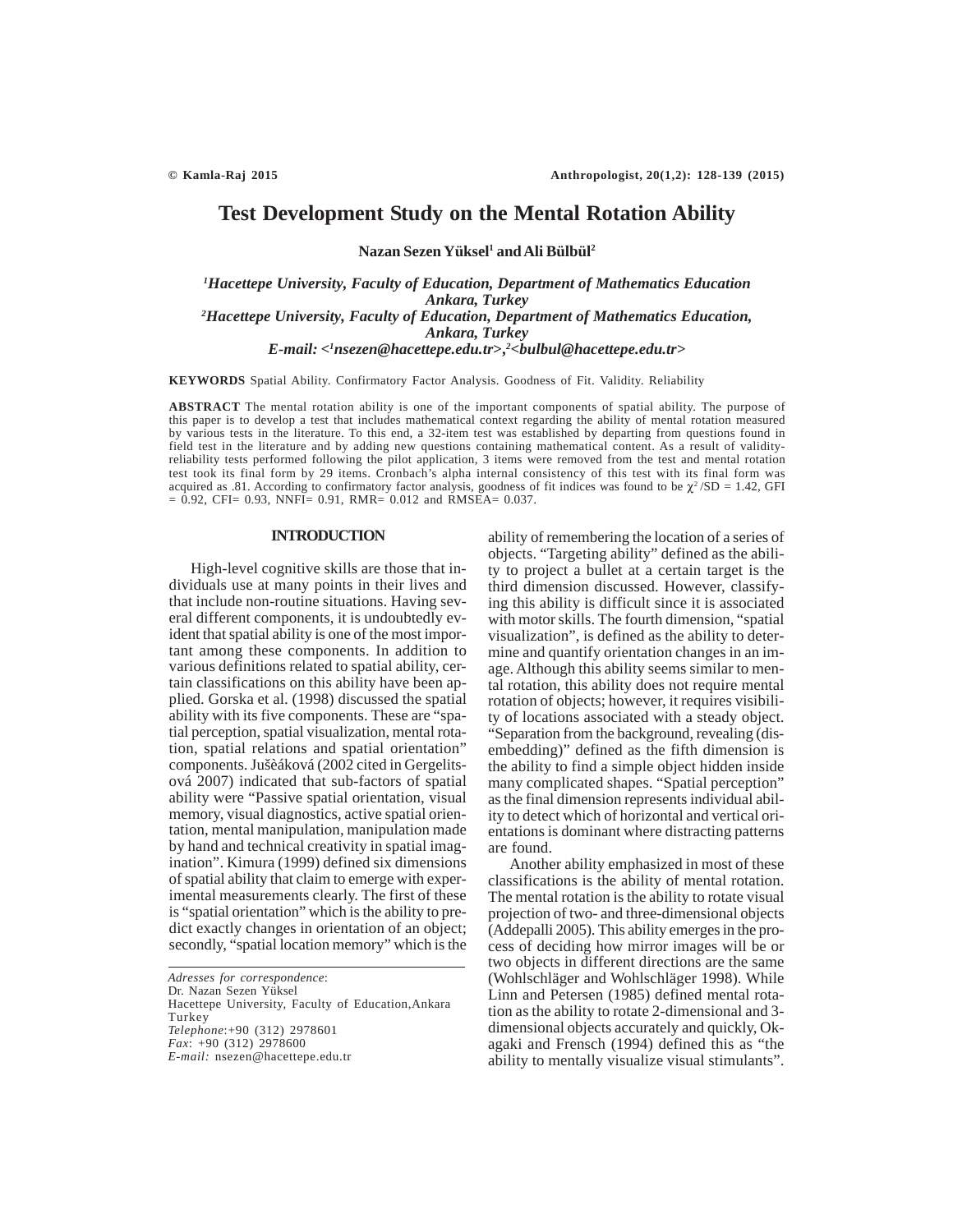Kosslyn and colleagues (1995) defined mental rotation as the ability to visualize rotation of object in space. Researchers stated that an individual can manipulate moving pictures by focusing his/her visual systems just like viewing physical manipulations of a subject. Mental rotation ability is important for many occupations for example engineering, medical professions and other jobs which use creativity (Hegarty and Waller 2005) and linked to the mathematicalabilities (Heil and Jansen-Osmann 2008; Thompson et al. 2013).

Just as spatial skills, ability of mental rotation plays a crucial role in mathematical success. Gender differences observed in mathematical success are actually based on certain cognitive variables. One of the most important cognitive variables is specified as mental rotation (McGuinness 1993, cited in Delgado and Prieto 2004). Another example of effect of mental rotation to success in mathematics is problem solving strategies. That is because many problems can be solved with the help of visualization as in analytical strategies. This raises two kinds of strategies. An individual conducts an automatic problem-solving application by memorizing the algorithm or makes use of visuo-spatial practices of problems (Delgado and Prieto 2004). On the other hand, it is another result concluded from applied studies that applications conducted in descriptive geometry courses contribute positively to score achieved in mental rotation test (Bölcskei et al. 2013).

Analyzing studies in the literature, determination of mental rotation ability is compared with different mental rotations tests developed in such sense. The most important among studies related to mental rotation was conducted by Shepard and Metzler (1971). The test developed within the scope of this paper served as reference to several studies. Shepard and Metzler analyzed mental rotation of visual stimuli by using visual cues. Within the scope of the test, subjects were shown two different visual stimuli and they were asked to decide whether they are the same or not. Figures were rotated both on a plane and by adding a third dimension (in-depth). As a result of the study, they concluded that increase in angle of rotation increased duration to find the correct figure. In the question, by providing various rotated states of different shapes in a plane or in depth, it was asked to determine forms with the same shape.

Battista et al. (1982) employed "Purdue Spatial Visualization Test: Rotations" test. This test was developed by Guay in 1977. The test consists of 30 items, and these items were designed to measure the ability to rotate three-dimensional objects mentally.

In the question, in accordance with rotation process specified in the question, finding the rotated state of given shape is asked.

As another example of mental rotation test can be tests by Peters et al. (1995) adapted from "Vandenberg and Kuse Mental Rotations" test. The test consists of 24 questions in total. The nature of each problem is the same. Questions included in the test are based on finding the new state of a shape constituted from unit cubes when it is rotated in distinct directions and angles. In the question, it was asked to mark two of options that belonged to the same shape.

The Picture Rotation Test, developed by Hinze and Quaiser-Pohl in 2003, aims at measuring mental rotation ability levels of children in early childhood period (4-6 years) (Quaiser-Pohl 2003). The Test consists of a total of 12 questions, 6 human pictures and 6 animal pictures. In preparation stage of image rotation test, Piaget's assumptions were taken into consideration. According to Piaget, children in pre-processing stage (1.5 to 7 years) can remember only the start and final positions of a moving object and insufficient in determining positions during movement. Therefore, it is possible to identify mental rotation abilities of children of this age range only through fixed representations of spatial objects (Quaiser-Pohl 2003).

In researches conducted on mental rotation ability, it is a significant result that this ability varies based on gender. Goldstein et al. (1990), in their research, suggested that mental rotation ability differed based on gender and limited time was a factor in the emergence of this difference. As for the reason for such situation, they demonstrated the fact that boys tent to fulfill their assignments and yet girls tents to behave slowly and carefully. According to hypotheses of Goldstein and his colleagues, it was claimed that this difference could be eliminated by removing time limit in Mental Rotation test applications.

Voyer et al. (1995), in their study, stated that mental rotation performances of boys compared to other spatial ability performances were higher than those of girls. Moé (2009) brought some clarification to this situation. According to Moé,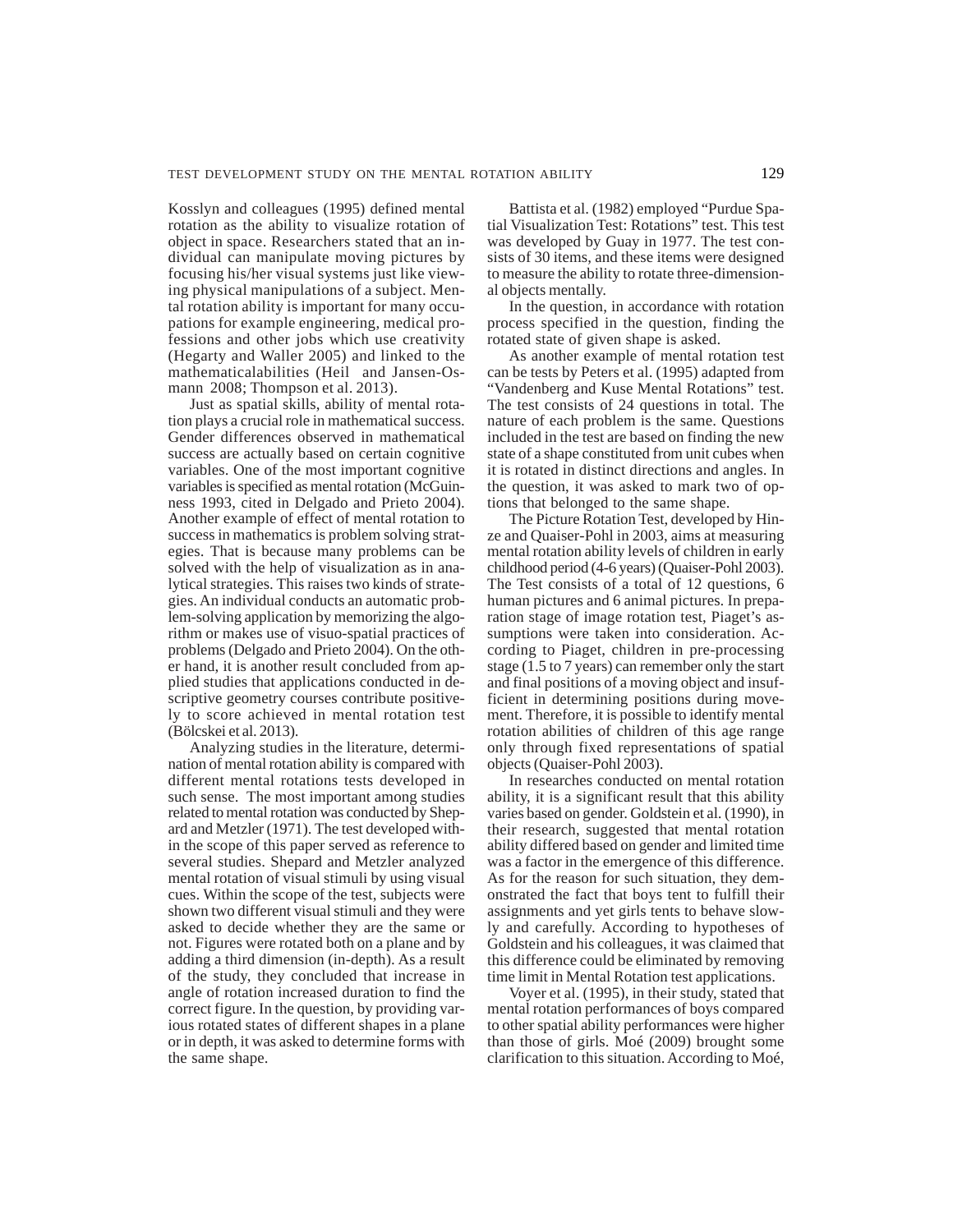### 130 NAZAN SEZEN YÜKSEL, ALI BÜLBÜL

reasons for mental rotation performance observed higher in boys are: "biological reasons, strategic reasons and spatial experiences". Biological reasons mentioned here is the fact that mental rotation ability is connected with hormonal factors or hemispheric specialization and brain structures. Strategic reasons; as noted by Goldstein et al. (1990) are described as time constraints. However, Peters (2005) concluded in his study that increasing the standard duration did not lead to any reduction in meaningful difference by gender as found earlier. The last of reasons put forward by Moé regarding mental rotation difference by gender, spatial experiences are described as the fact that role of previous spatial assignments (computer, video games and certain sports) has important effects on this ability.

In certain applied studies, hormonal features are considered as the reason for meaningful difference in spatial ability on behalf of boys. Several researchers stated that this difference was related to a hormone indigenous to males and it could arise from the fact that spatial ability as a component of mental rotation was a feature recessive on X chromosome (Bock et al.1973; Stafford 1961; Newcombe et al. 1983). The conclusion obtained by Linn and Petersen (1985) in their meta-analysis study on researches applied during 1974-1982, also supports these studies regarding the fact that boys compared to girl tend to perform better in mental rotation tests.

A demand for determining how much a test including questions related to mathematics field along with questions of mental rotation tests in the literature measures this ability, created the need for developing the test subjected to this paper.

### **The Aim of the Paper**

The question of how this ability may find area of use in various disciplines aries depending on the fact that tests towards determination of mental rotation ability are limited in numbers, and current tests are applied among various groups regardless of differences such as age and educational background. The purpose of this paperis to develop a test which includes mathematical context different from mental rotation tests in the literature.

# **Research Problem and Sub-Problems**

What are the psychometric properties of the mental rotation test developed like?

- What level are item discrimination and item difficulty values of Mental Rotation test?
- What is the level of reliability of the Mental Rotation test?
- What is the level of validity of the Mental Rotation test?

### **METHODOLOGY**

# **Research Design**

This paper is a test development work. A plan was made related to the path to be pursued based on test development studies in the literature (Çaliºkan and Kaptan 2009; Feyzioðlu et al.2012), and within the scope of this plan:

- Forming an opinion about question types by analyzing the literature;
- Preparation of test questions and answer choices;
- Submitting the prepared draft test to field experts and students convenient to target group;
- Implementation of pilot application; conducting item analysis, validity and reliability analyses in accordance with acquired data;
- In accordance with obtained analysis results, test taking its final form; These stages were foreseen by the researchers.

### **Research Sample/Working Group**

The pilot implementation of the test was carried out with a total of 307 students attending mathematics and mathematics education programs in two state universities in Ankara. At that stage of test development, as distinct from the other tests in the literature, the demand for including mathematical context resulted in selecting students among those attending programs related to mathematics. Students' grade levels and academic achievement status were not taken into account.

# **Data Collection Instrument and Procedure**

The following states were passed in the development process:

*1. Stage:* Firstly, mental rotation tests found in the literature were analyzed. As a result of these analyses, elementary manners aimed at measuring were determined. Accordingly, from a student found qualified according to "Mental Rotation Test";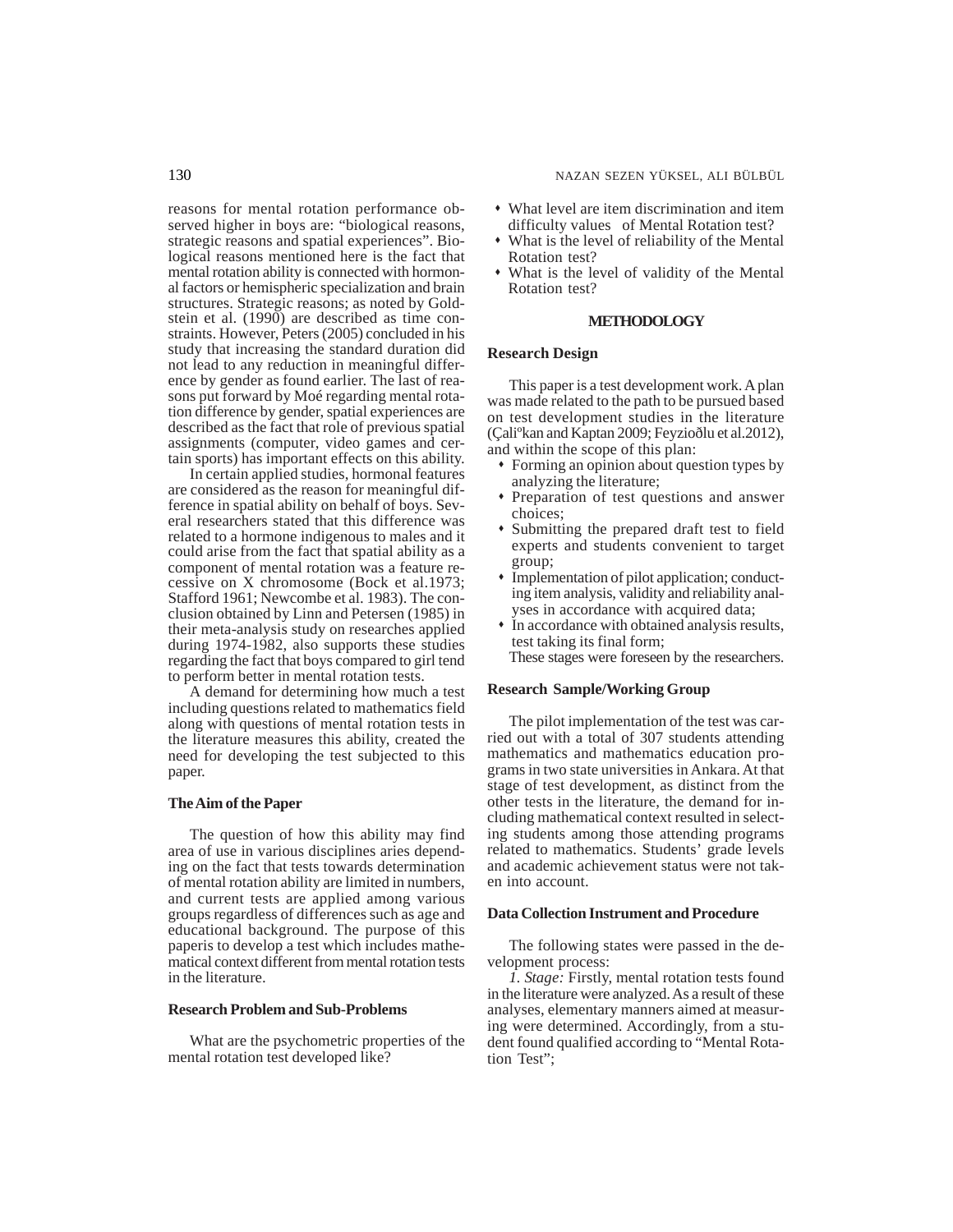- Ability to determine new states of three-dimensional objects according to defined rotation process.
- Ability to recognize new state of the same object after different processes.
- Ability to detect different appearances from different points of view according to rotation process in coordinate axes is expected.

*2. Stage:* Writing process began for questions that would be included in the test as a result of related literature scanning and determination of objected behaviors with the test. Questions were prepared in three groups according to the intended behavior. The first of them was free rotation questions in which any axis or angle of the expression was not involved, second one was controlled free rotation questions towards rotating shapes in specified rules or specified angles and third one was questions for mathematical context of shapes. The following questions (Figs. 1, 2, 3) can be given as samples belonging to for each group.



**Fig. 3. An example of contextual rotation questions**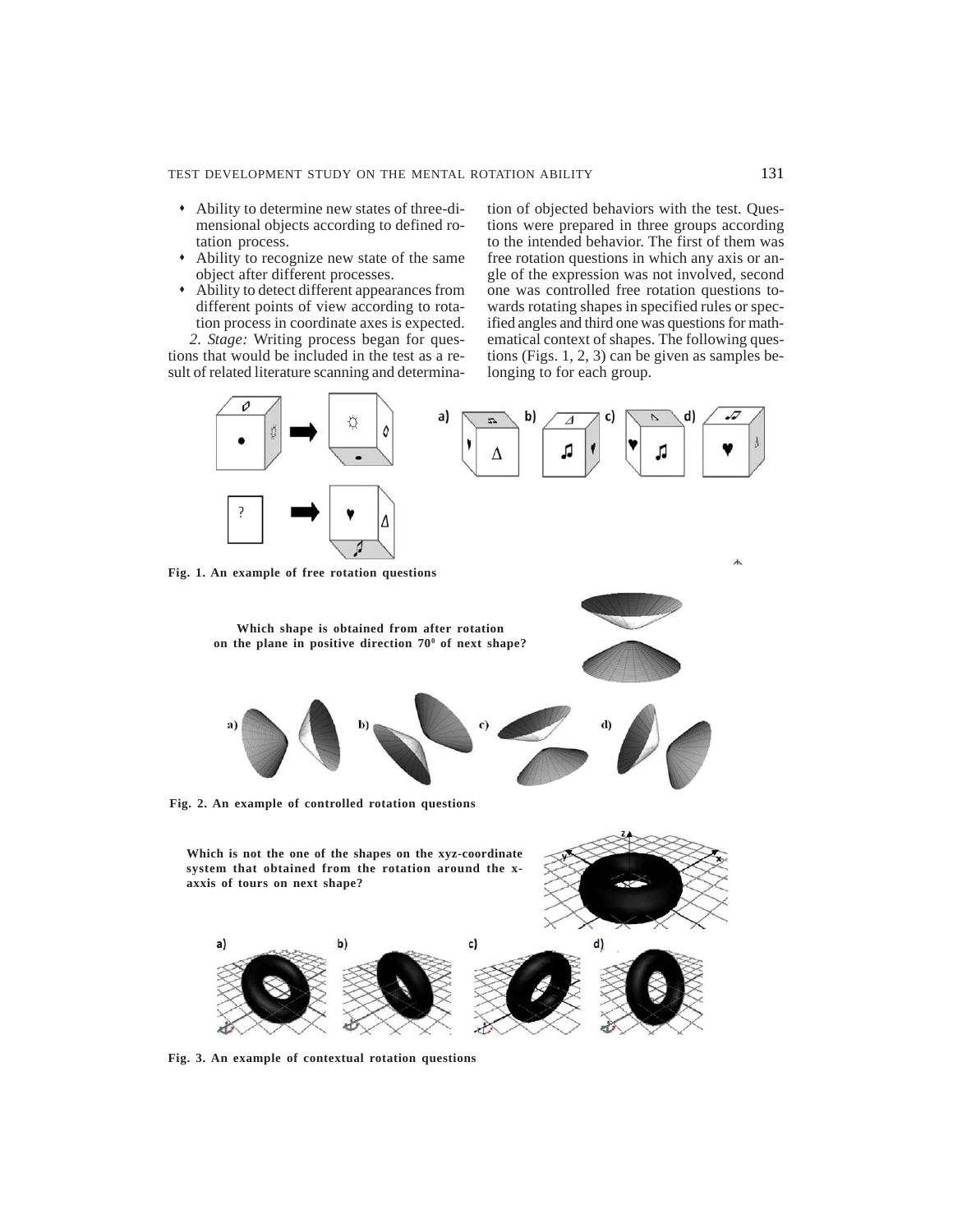*3. Stage:* After writing down the test items, prepared draft was submitted for the review of mathematics and mathematics education experts. At this stage, competence of question included in the test in terms of both visual and mathematical language was discussed and necessary corrections were conducted at this stage. After the arrangements were applied, the test was presented to two teacher candidates attending Mathematics Education programs and they were asked to specify any points they have difficulty in understanding. When teacher candidates stated that they had difficulty in seeing axes in threedimensional coordinate system rotation questions in general, axis designations in questions for this part were prepared in a more pronounced way.

*4. Stage:* At this stage, after making necessary arrangements, the test with completed draft was formally edited to be implemented as a pilot application. At the stage of formal arrangement of the test, any example was included before proceeding to the test. This example is included with a view to create a perception regarding how a pattern will be established on rotation in questions of the test (Fig. 4).



**Fig. 4. Example figure given for rotation rule**

In this section, appearances of the shape given in Figure 4 as a result of rotating by 90 degrees around the axes x, y, z respectively are given (Figs. 5, 6, 7). By rotating the shape given above by 90 around x-axis.

Based on the rotation rule given in Figures5, 6, 7, it is aimed that a student can establish a pattern about how rotation will be by rotating around x, y, z-axes and can conduct mental rotation process based on this rule.

# **Data Analysis**

.

To analyse the data, many of statistical software are used. At first, to make item analysis to obtained data is used Iteman 5.0; for reliability analysis is used SPSS 17.0 and for confirmatory factor analysis is used Lisrel 8.5 statistical software and other necessary statistics

# **FINDINGS**

Findings related to item analysis, reliability and validity analyses of the Mental Rotation test developed within the scope of the paper are as follows:

# **Findings towards Item Analysis**

This test, developed by the researchers, was administered to 307 students. Item difficulty belonging to test items is calculated as 0.31 at the lowest and 0.68 at the highest level. Considering the selectivity index values, the lowest value is obtained as 0.30 and the highest value as 0.56. Other results related to this analysis are as given in Table 1.

### **Table 1: Item analysis results for Mental Rotation Test**

| Number of items           | 32       |
|---------------------------|----------|
| Number of subjects        | 307      |
| Average                   | 21.67    |
| Standard deviation        | 5,178    |
| Kurtosis                  | $-0.549$ |
| Skewness                  | $-0.320$ |
| Average item difficulty   | 0.67     |
| Average items selectivity | 0.47     |
|                           |          |

# **Findings Related to Reliability Analysis of Mental Rotation Test**

Items belonging to the prepared test was scored dichotomously in the form of 1 (true) - 0 (false) based on given answers. In the literature it is emphasized that in cases where item points are not continuous, (available-not available, yesno, true-false) KR-20 should be used and in cases item points are constant, Cronbach's α coefficient should be calculated (Gözüm and Aksayan 2003). However, in the literature for the use of binary scoring, although necessity to use KR-20 technique is emphasized, in case where all items are scored in 1-0, Cronbach's α coefficients are known to give the same result (Cronbach 1951). Therefore, as for reliability study of the devel-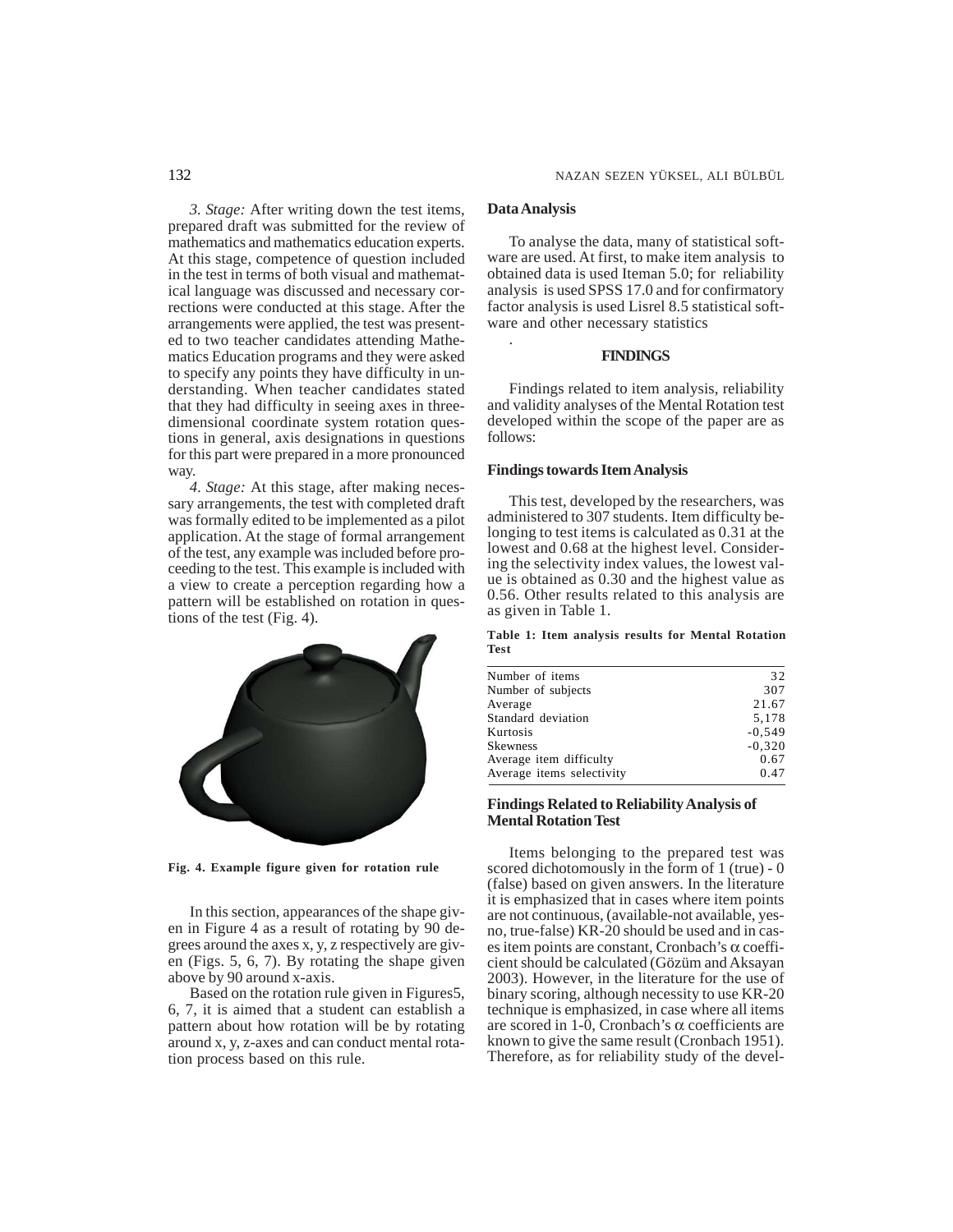

Fig. 5. State of the sample shape after rotating by  $90^{\circ}$  around x-axis



Fig. 6. State of the sample shape after rotating by  $90^{\circ}$  aroud y-axis



Fig. 7. State of the sample shape after rotating by 90<sup>0</sup> around z-axis

oped test, Cronbach α coefficient of internal consistency were considered.

Cronbach's  $\alpha$  coefficients belonging to mental rotation test developed within the scope of the paper was found as .81.

# **Findings Related to Validity Analysis of Mental Rotation Test**

In this section, studies conducted with a view to provide evidence for the validity of mental rotation are included. For determination of structural validity of Mental Rotation test, another mental rotation test from the literature was taken into consideration. This test was put forward by Peters et al*.* in 1995 as a revised version of the test developed Vandenberg and Kuse (1978) with the name of "A Redrawn Vandenberg and Kuse Mental Rotations Test: Different Versions and Factors That Affect Performance" (Peters et al. 1995). Authorization to use the test was granted by Michael Peters on June 14, 2011 on condition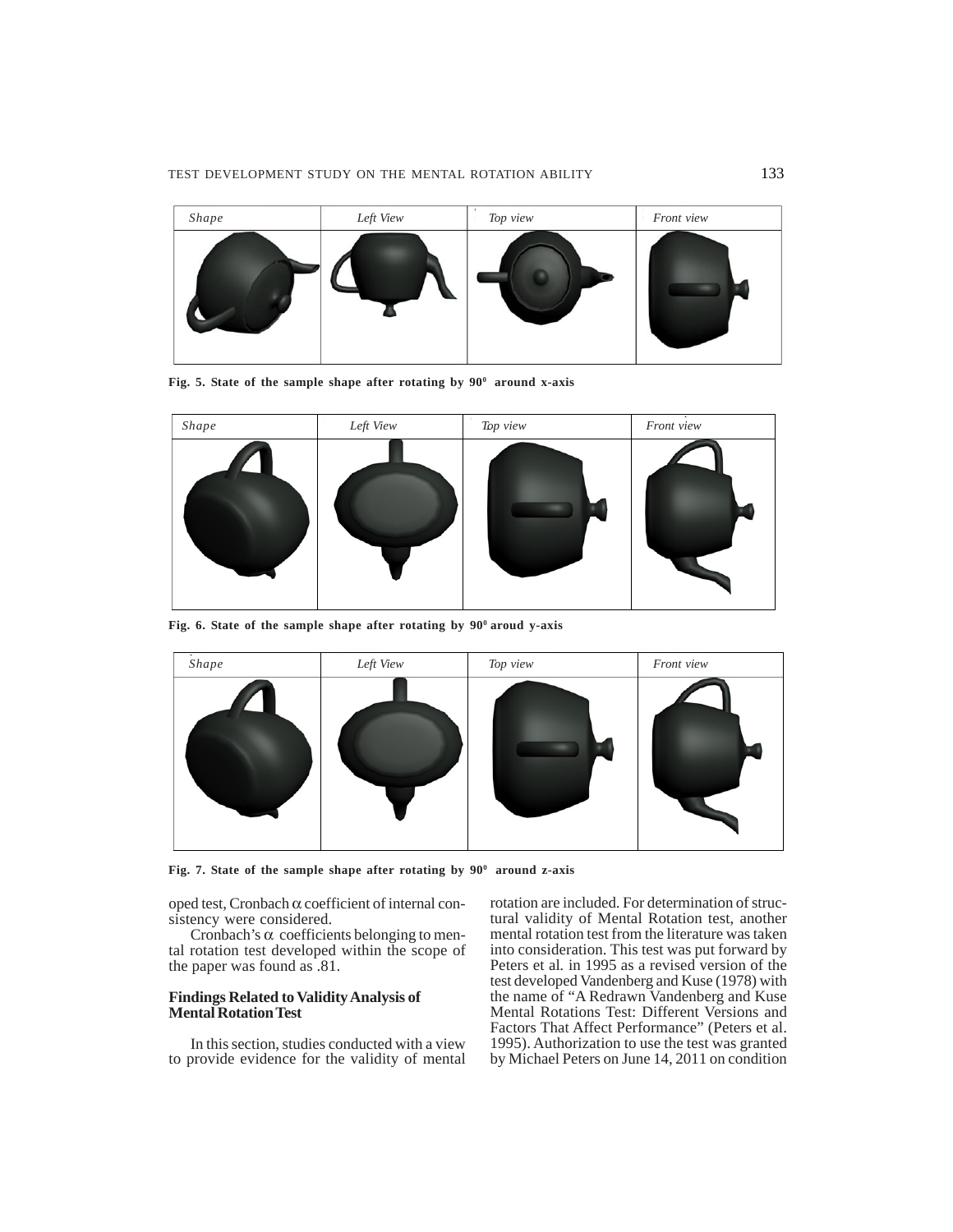that test items are not published and they are used for the purpose of validity study within the research. When these two tests, developed by researcher (ZD), and found in the literature (MR), were administered to the same group, correlation coefficient among obtained data was calculated as 0.81 (Table 2).

**Table 2. Correlation analysis between developed and literature-based mental rotation tests**

|     |                                               | 7Г               | МR          |
|-----|-----------------------------------------------|------------------|-------------|
| 7D  | Pearson's Correlation                         |                  | $.812***$   |
|     | Sig. (bidirectional)<br>N                     | 12.8             | .000<br>128 |
| M R | Pearson's Correlation<br>Sig. (bidirectional) | $.812**$<br>.000 |             |
|     | N                                             | 128              | 128         |

\*\*. Correlation is meaningful at the level of 0.01 (bidirectional

In the other part of validation studies, the question of whether results from the literature regarding groups where this test is applied are also valid for this developed test. Vandenberg and Kuse (1978) and Hamilton (1995, cited Alias et al. 2002) in their research, stated that boys compared to girls have higher levels of mental rotation ability. Linn and Petersen (1985) in a similar manner suggested that level of mental rotation abilities were higher in male students.

Obtained data was applied with t-test with a view to determine whether the test developed within the scope of this study showed any differences according to gender differences, and if there were any differences, of which group they were in favor. Accordingly, the analysis results obtained are as Table 3.

# **Findings towards Confirmatory Factor Analysis**

The final procedure applied in order to provide evidence for the validity of tests is Confirmatory Factor Analysis (CFA). In the application of Confirmatory Factor Analysis, the Maximum Likelihood Factor Analysis among factorization techniques was used. However, maximum likelihood factor analysis requires multivariate normal distribution assumption for variables and if the data set does not meet this premise, it can yield to unreliable result (Table 4) (Brown 2006, cited in Çokluk et al. 2010).

**Table 4: Analysis of mental rotation testaccording to normality assumptions**

|                            |                | Mental<br>rotation |  |
|----------------------------|----------------|--------------------|--|
|                            |                | T                  |  |
| N                          |                | 307                |  |
| Normal Parameters          | Average        | 17.14              |  |
|                            | Std. deviation | 5.567              |  |
| <b>End Differences</b>     | Absolute       | .073               |  |
|                            | Positive       | .057               |  |
|                            | Negative       | $-.073$            |  |
| Kolmogorov-Smirnov Z 1.286 |                |                    |  |
| $Sig.$ (2-tailed)          | .073           |                    |  |

Analyzing the Single Kolmogorov-Smirnov analysis results, p-value obtained for the developed test seems to be >0.05.

Following the provision of normality assumption, confirmatory factor analysis was applied to the data. According to this;  $X^2$  sd= 2.29, GFI= 0.82, CFI= 0.65, NNFI= 0.63, RMR= 0.015 ve RMSEA= 0.065 fit indices were obtained. Considering modification suggestions, three items which were observed as necessary to connect with various items and in accordance with these suggestions whose effect on  $\chi^2$  seemed very great  $(4<sup>th</sup>, 10<sup>th</sup>, and 32<sup>nd</sup> items)$  were removed from the test.

Based on removal of these items, and again in line with modifications recommendations, goodness of fit statistics achieved by connect-

**Table 3: Analysis of mental rotation test according to gender**

|                                        | Levene'stest<br><i>for equality</i><br>of variances |      | t-test for<br>equality<br>of means |                 | Sig.<br>$(2-tailed)$ | Mean<br>difference | Difference<br>std. error |
|----------------------------------------|-----------------------------------------------------|------|------------------------------------|-----------------|----------------------|--------------------|--------------------------|
|                                        |                                                     | Sig. |                                    | Df              |                      |                    |                          |
| When Variances Are<br>Considered Equal | 6.747                                               | .010 | $-6.971$ 229                       |                 | .000                 | $-4.12308$         | .59150                   |
| When Variances Are<br>Considered Equal |                                                     |      |                                    | $-6.861$ 201.61 | .000                 | $-4.12308$         | .60091                   |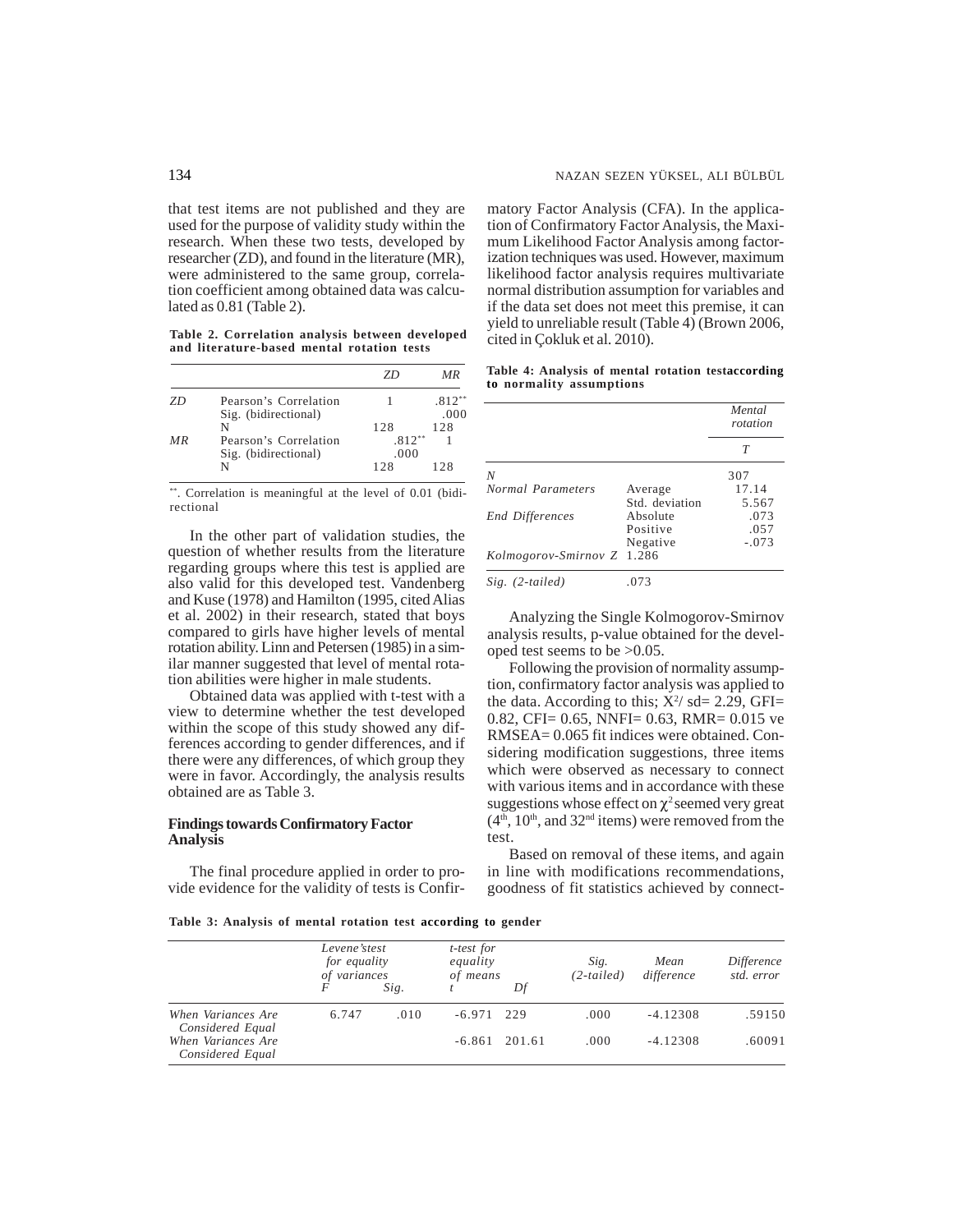ing  $14<sup>th</sup>$  and  $26<sup>th</sup>$ ,  $21<sup>st</sup>$  and  $23<sup>rd</sup>$  items were given in Table 5.

**Table 5: Confirmatory factor analysis for Mental Rotation Test**

|                                                    | Goodness of<br>fit statistics |
|----------------------------------------------------|-------------------------------|
| $X^2$ /sd                                          | 1.42                          |
| Comparative Fit Index (CFI)                        | 0.93                          |
| Root Mean Square Residual (RMR)                    | 0.012                         |
| Goodness of Fit Index (GFI)                        | 0.92                          |
| Non-Normed Fit Index (NNF is)                      | 0.91                          |
| Root Mean Square Error of Approximation<br>(RMSEA) | 0.037                         |

Accordingly, analyzing the fit indices; GFI = 0.92, CFI=0.93 and NNFI=0.91 show goodness of fit; X2 / sd=1.42, RMR=0.012 and RMSEA=0.037 indices indicates the perfect fit. Accordingly, the Mental Rotation Test took its final form with 29 items.

In accordance with First level Confirmatory Factor Analysis, path diagram acquired for mental rotation test is as Figure 8.

# **DISCUSSION**

The purpose of this paper is to approach the ability of mental rotating by different attitude and for this aim to develop a test. The main difference of this paper that separates from other studies in literature is to approach the mental rotation ability as a discipline. This discipline is mathematics. It is overemphasized on the relationship between spatial ability and mathematical performance (Tosto et al. 2014; Cheng and Mix 2014; Oostermeijer et al. 2014).

At the above, there is a detailed information is given about test developing stages. In every developing test stage, within the context of this paper; a certain definition of mental rotating test ability is defined and by this definition target behaviors which are wanted to measure by tests are composed.

In the initial phase of test development process, tests found in the literature and other test developed towards other components of spatial ability such as spatial visualization, mental cutting were analyzed. The purpose of analyzing those tests related to other abilities is to create a perception of what can be the thing that distinguishes this ability from other types of capabilities and to prepare items to be included in the test in this context. As a result of examination of the relevant literature, behaviors to be measured with the mental rotation test being developed are specified.

Accordingly a student, found qualified according to this test, is expected to have "ability to determine new states of three-dimensional objects according to defined rotation process", "ability to recognize new state of the same object after different processes", and "ability to detect different appearances from different points of view according to rotation process in coordinate axes".

Considering the target behaviors, test items were prepared and this test prepared with 32 items was demonstrated in a research conducted with a total of 307 undergraduate students from two different state universities who study in mathematics and mathematics education programs.

Cronbach's  $\alpha$  coefficients belonging to mental rotation test was found as .81.It is precipitated that this value is suitable according to comparetation with other test developing studies (Vandenberg and Kuse 1978; Burton and Fogarty 2003; Campos 2012; Kabakci-Yurdakul et al. 2014).

In the next step for validity of the test, relationship between another test (Vandenberg and Kuse 1978) that measured mental rotation ability was examined. The correlation coefficient was found as 0.81. The correlation coefficient is a higher value of the correlation coefficient obtained from the Campos and Campos-Juanatey (2014) study. In their studies they compared measure of the ability to rotate mental images test (MARMI) (Campos 2012), object-spatial imagery and verbal questionnaire (Blazhenkova and Kozhevnikov 2009) . The correlation coefficient between MARMI and each of the three scales of the object-spatial imagery and verbal questionnairewas found as 0.50, 0.60 and 0.48.

Finally, within the scope of Confirmatory Factor Analysis, test items were found to be grouped under a single dimension. In accordance with goodness of fit indices acquired during this analysis and modification recommendations, 3 items were removed from the test, giving the test its final form. In accordance with modification suggestions, the goodness of fit statistics achieved by interconnecting  $14<sup>th</sup>$  and  $26<sup>th</sup>$  items; also  $21<sup>st</sup>$ and 23rd items indicated a perfect harmony and this provided an evidence for the correct implementation of validity and reliability process for the test. As for the inter-connection pro-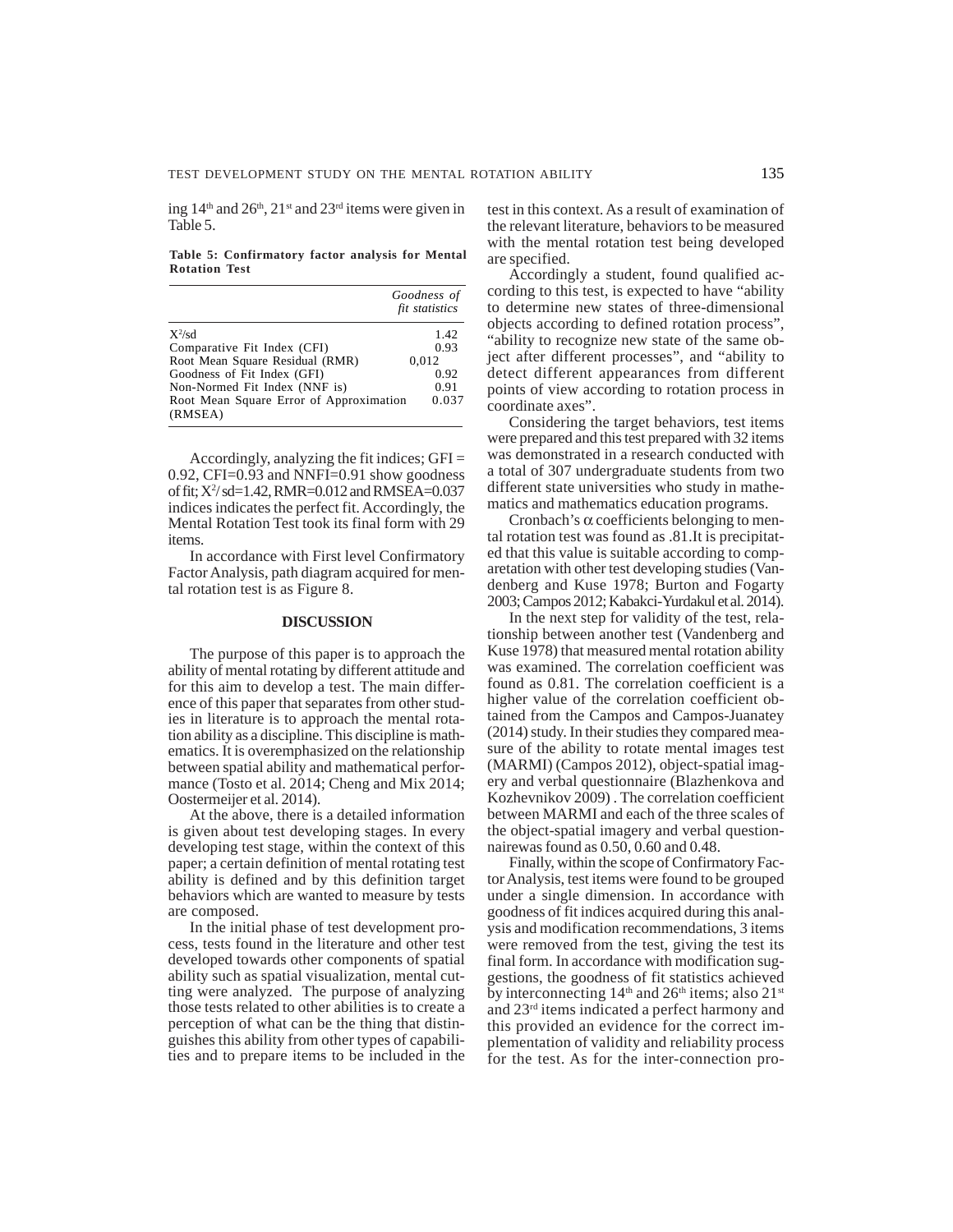

**Fig. 8. Path diagram for Mental Rotation Test**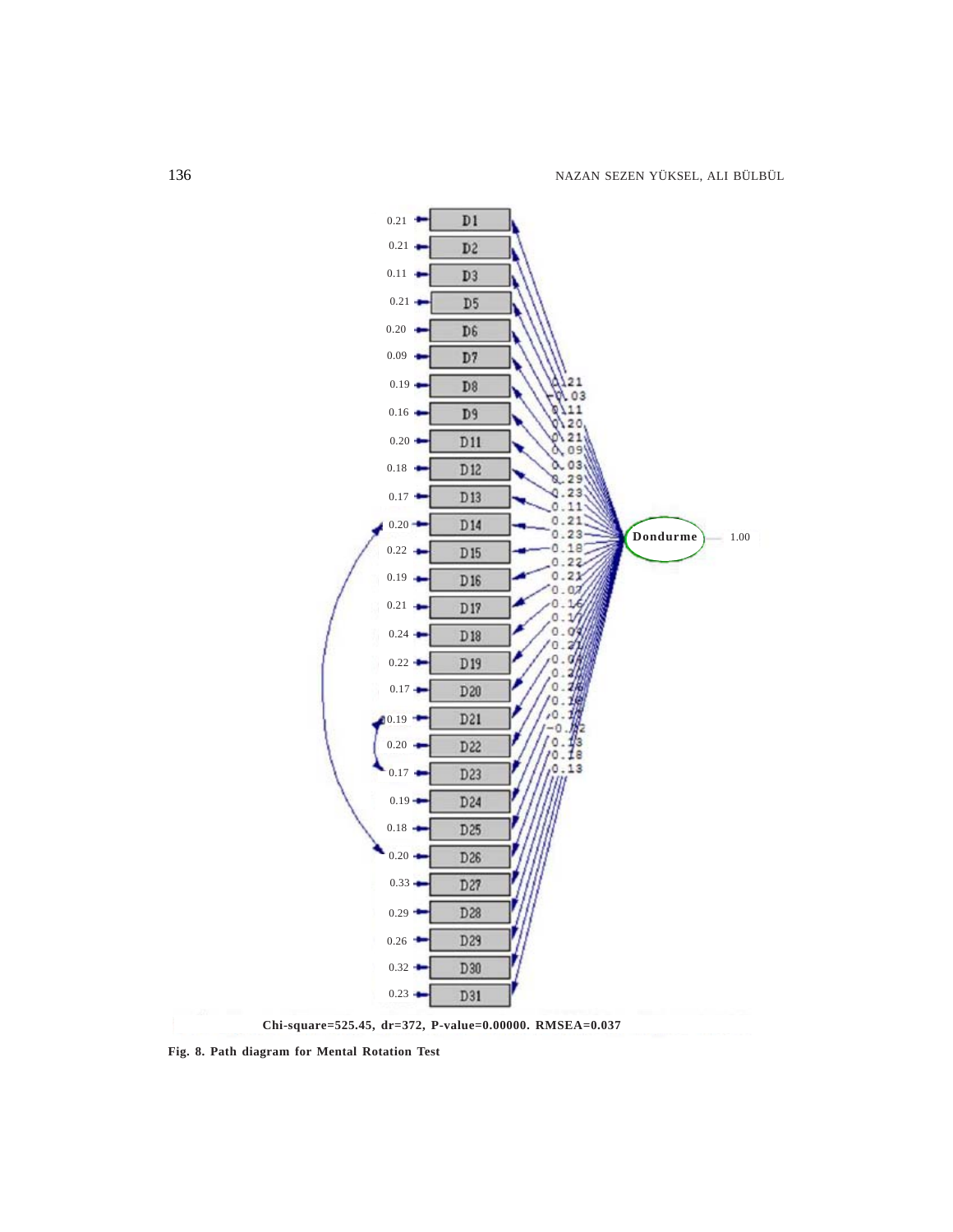cess of these items, any disadvantage was not found since they were grouped under a single dimension.

# **CONCLUSION**

Mental rotation ability is one of the components of spatial ability. However, in the literature analysis applied tests towards determining this ability can be applied to all groups indiscriminately because of their nature. Starting from this situation, as distinct from mental rotation tests applied in the literature, this paperincluded mathematical context and it was objected to establish a test which set undergraduate students as its target group mainly. As a result of the reliability analysis, Cronbach  $\alpha$  coefficient of the scale was found to be .81.

In order to provide evidence for validity of the test, test's relationship between another test that measured mental rotation ability and was proven by several other studies from the literature was examined. Positive and meaningful correlation was found between data obtained from applying the two tests in question. In the other part of test validation studies, analysis of both tests was applied in terms of whether they provided the same characteristics from the point of predetermined variable. In this context, "gender" variable was considered. As a result of the application, it was concluded that both tests showed a significant difference by gender, moreover, this difference was in favor of men for both tests.

#### **RECOMMENDATIONS**

Being one of the important components of spatial ability, the ability of mental rotation seems to increase success in many disciplines.In this paper, it is aimed to measure mental rotating ability by different questions include mathematical context and contribute literature in this subject. According to obtained results; it is seen that this developed test is reliable and valid and also displayed high correlation between other tests in literature.

It can be said that we can develop different viewpoint on mental rotating ability from this situation. Studies in recent years show that spatial ability is interacting with mathematical success as other components; spatial visualization and mental cutting. Therefore, it is anticipated that in further researches to be carried out in accordance with this paper will give possibility to evaluate mental rotation abilities of students from a distinct approach. Based on the test developed within the scope of this research, it is suggested that researchers develop tests that are based on distinct components of spatial ability indigenous to different fields.

#### **REFERENCES**

- Addepalli S 2005. *Effects of Mental Rotation, Visual Aids and Training on Inspection Performance During Airport Baggage Inspection*. Master Thesis,. India: Jawaharlal Nehru Technological University.
- Alias M, Black TR, Gray DE 2002. Effect of Instructions on Spatial Visualisation Ability in Civil Engineering Students.International Education Journal, 3(1): 1-12. From<http://ehlt.flinders.edu.au/education/iej/articles/v3n1/Alias/paper.pdf> (Retrieved on 3 December 2010).
- Battista MT, Wheatley GH, Talsma G 1982. The importance of spatial visualization as cognitive development for geometry learning in pre-service elementary teachers. *Journal for Research in Mathematics Education*, 13(5): 332- 340.
- Blazhenkova O, Kozhevnikov M 2009. The New Object- Spatial- Verbal Cognitive Style Model: Theory and Measurement. Applied Cognitive Psychology, 23(5): 638- 663. From <http://onlinelibrary. wiley. com/doi/10.1002/acp.1473/pdf> (Retrieved on 2 April 2015).
- Bock RD, Kolakowski D 1973. Further Evidence of Sex-Linked Major-Gene Influence on Human Spatial Visualization Ability. American Journal of Human Genetics, 24: 1-14. From<http://www.ncbi.nlm. nih. gov/pmc/articles/PMC1762227/pdf/ajhg00446- 0003.pdf> (Retrieved on 20 January 2012).
- Bölcskei A, Kovacs AZ, Kusar D 2013. New Ideas in Scoring the Mental Rotation Test. Journal of Built Environment, 1(1): 59- 69. From <http://epa.oszk. hu/02400/02446/00001/pdf/EPA02446\_ jbe\_2013\_01\_059- 069.pdf> (Retrieved on 5 January  $2014\overline{)}$ .
- Burton LJ, Fogarty GJ 2003. The factor structure of visual imagery and spatial abilities. *Intelligence,* 31: 289-318.
- Çaliskan ÝÖ, Kaptan F 2009. Constructing science process skills test. *Çagdas Egitim Dergisi,* 34(369): 27- 34.
- Campos A 2012. Measure of the Ability to Rotate Mental Images. Psicothema, 24(3): 431-434. From <http://www.psicothema. com/pdf/4035.pdf>. (Retrieved on 29 March 2015).
- Campos A, Campos-Juanatey 2014. Mental Rotation and Object-Spatial- Verbal Cognitive Stiles. Revista de Estudios e Investigacion,  $1(1)$ : 100-102. From< http://revistas.udc.es/index.php/reipe/article/view/31/ 13> (Retrieved on 29 March 2015).
- Cheng YL, Mix KS 2014. Spatial Training Improves Children's Mathematics Ability. Journal of Cognition and Development, 15(1): 2-11. From <http:// www.tandfonline.com/doi/pdf/10.1080/15248 372. 2012.725186> (Retrieved on 2 April 2015).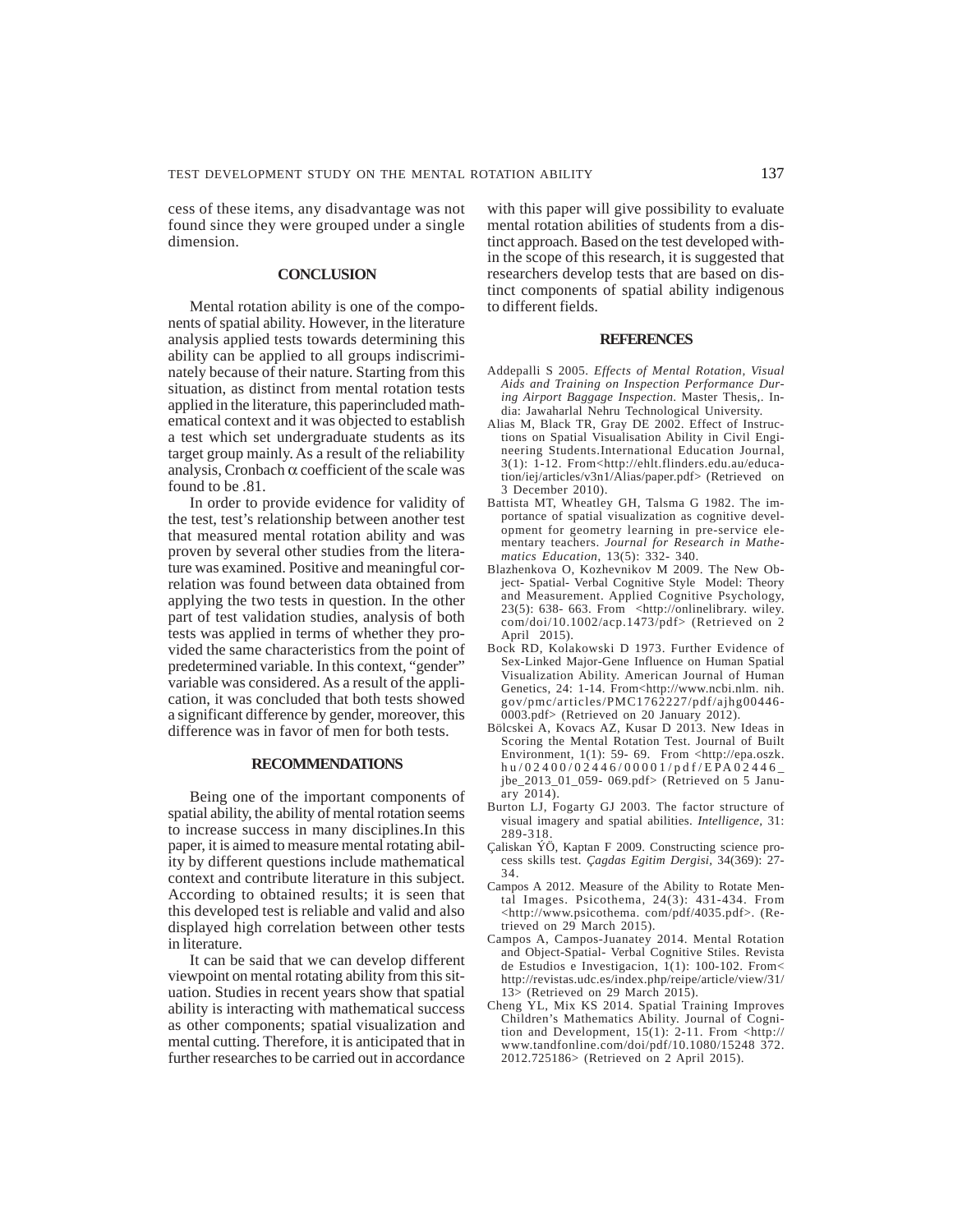- Çokluk Ö, Sekercioglu G, Büyüköztürk Þ 2010.*Çok Deðiþkenli Istatistik, (SPSS ve Lisrel Uygulamalari)*. Ankara: Pegem Akademi Publishing.
- Cronbach LJ 1951. Coefficient Alpha and the Internal Structure of Tests.Psychometrika, 16(3): 297-334. From <http://psych.colorado.edu/~carey/Courses/ PSYC5112/Readings/alpha\_Cronbach.pdf> (Retrieved on 2 May 2010).
- Delgado AR, Prieto G 2004. Cognitive Mediators and Sex-Related Differences in Mathematics. Intelligence, 32: 25- 32. From <http://www. thinkingskillsclub. com> (Retrieved on 02 December 2013).
- Feyzioglu B, Demirdag B, Akyildiz M, Altun E 2012. Ortaögretim Ögrencilerine Yönelik Bilimsel Süreç BecerileriT esti Gelistirilmesi: Geçerlikve Güvenirlik Çalismasi. *Kuram ve Uygulamada Egitim Bilimleri*, 12(13): 1887-1906.
- Gergelitsová Š 2007. Computer Aided Development of Spatial Abilities, WDS'07 Proceedings of Contributed Papers, 246- 250.From<http://www.mff.cuni.cz/ veda/konference/wds/proc/pdf07/WDS07\_ 141\_m8\_Gergelitsova.pdf> (Retrieved on 10 November 2009).
- Goldstein D, Haldane D, Mitchell C 1990. Sex Differences in Visual-Spatial Ability: The Role of Performance Factors.Memory and Cognition, 18(5): 546– 550. From <http://www.springerlink.com/content/ q72t6q966k2x4212/fulltext.pdf> (Retrieved on 10 May 2010).
- Gorska R, Sorby SA, Leopol C 1998. Gender Differences in Visualization Skills-An International Perspective. Engineering Design Graphics Journal, 62(3): 9- 18. From <http://edgj.org/index.php/EDGJ/article/ view/115/111> (Retrieved on 2 December 2009).
- Gözüm S, Aksayan S 2003. Kültürlerarasi Ölçek Uyarlamasiiçin Rehber II: Psikometrik Özelliklerve Kültürlerarasi Karsilastirma. *Hemsirelikte Arastirma Gelistirme Dergisi*, 1: 3- 14.
- Hegarty M, Waller DA 2005. Individual differences in spatial abilities. In: P Shah, A Miyake (Eds.):*The Cambridge Handbook of Visuospatial Thinking.* New York: Cambridge University Press, pp. 121-169.
- Heil M, Jansen-Osmann P 2008. Gender differenc-es in mathematical performance and mental rotation in 8 years old boys and girls. *European Journal of Developmental Science*, 2: 195-201.
- Kabakçi-Yurdakul I, Ursavas ÖF, Becit-Ýsçitürk G 2014. An Integrated Approach for Preservice Teachers' Acceptance and use of technology: UTAUTPST Scale. Eurasian Journal of Educational Research, 55: 21-36. From <http://dx.doi.org/10.14689/ejer. 2014. 55. 2> (Retrieved on 30 March 2015).
- Kimura D 1999. *Sex and Cognition*. 1st Edition. Cambridge, Mass.: MIT Press.
- Kosslyn SM, Behrmann M, Jeannero M 1995. The Cognitive Neuroscience of Mental Imagery. Neuropsychologia, 33(11): 1335- 1344. From <http://www. iwitts.com/html/okagaki.pdf> (Retrieved on 10 May 2010).
- Linn MC, Petersen AC 1985. Emergence and Characterization of Sex Differences in Spatial Ability: A Meta- Analysis. Child Development, 56(6): 1479- 1498. From <http://www.jstor.org/stable/pdfplus/1130 467.pdf> (Retrieved on 3 April 2011).
- Moé A 2009. Are Males Always Better Than Females In Mental Rotation? Exploring A Gender Belief Expla-

nation. Learning and Individual Differences, 19: 21– 27. From <http://www.sciencedirect.com/science/article/pii/S1041608008000216> (Retrieved on 20 October 2011).

- Newcombe N, Bandura, MM, Taylor DG 1983. Sex Differences in Spatial Ability and Spatial Activities. Sex Roles, 9(3), 377-386.From <http://www.temple.edu/ psychology/newcombe/documents/.pdf> (Retrieved on 30 October 2011).
- Okagaki L, Frensch PA 1994. Effects of Video Game Playing on Measures of Spatial Performance: Gender Effects in Late Adolescence. Journal of Applied Developmental Psychology, 15: 33-58. From <http:/ /www.iwitts.com/html/okagaki.pdf> (Retrieved on 5 June 2010).
- Oostermeijer M, Boonen AJH, Jolles J 2014. The Relation Between Children's Constructive Play Activities, Spatial Ability, and Mathematical Word Problem-Solving Performance: A Mediation Analysis in Sixth-Grade Students. Frontiers in Psychology, 5: 1- From <http://journal.frontiersin.org/article/ 10.3389/fpsyg.2014.00782/full> (Retrieved on 30 March 2015).
- Peters M 2005. Sex Differences and the Factor of Time in Solving Vandenberg and Kuse Mental Rotation Problems.Brain and Cognition: 57: 176-184. From< http://www.sciencedirect.com/science/article/pii/ S0278262604002398> (Retrieved on 12 May 2011).
- Peters M, Laeng B, Latham K, Jackson M, Zaiyouna R, Richardson C 1995. A redrawn Vandenberg and Kuse Mental Rotations Test: Different versions and factors that affect performance. *Brain and Cognition*, 28: 39-58.
- Quaiser-Pohl C 2003. The Mental Cutting Test "Schnitte" and Picture Rotation Test- Two New Measures to Assess Spatial Ability. International Journal of Testing, 3(3): 219-231. From <http://userpages. unikoblenz. de/~quaiser/files/Publikationen/IJT0303 pp. 219-231.pdf> (Retrieved on 22 April 2010).
- Shepard RN, Metzler J 1971. Mental Rotation of Three-Dimensional Objects.Science, New Series, 171: 701- 703. From <http://www.jstor.org/stable/pdfplus/ 1731476. pdf> (Retrieved on 7 February 2010).
- Stafford RE 1961. Sex Differences in Spatial Visualization as Evidence of Sex-linked Inheritance.Perceptual and Motor Skills, 13: 428. From <http://www. amsciepub. com/doi/pdf/10.2466/pms. 1961. 13.3. 428> (Retrieved on 12 September 2011).
- Thompson JM, Nuerk HC, Moeller K, Kadosh RC 2013. The Link between Mental Rotation Ability and Basic Numerical Representations.ActaPsychologica, 2: 234- 331.From <http://www.sciencedirect.com/science/article/pii/S0001691813001200#> (Retrieved on 29 March 2015).
- Tosto MG, Hanscombe KB, Haworth CMA, Davis OSP, Petrill SA, Dale PS, Malykh S, Plomin R, Kovas Y 2014. Why do Spatial Abilities Predict Mathematical Performance? Developmental Science, 17(3): 462- 470. From <http://onlinelibrary.wiley.com/doi/ 10.1111/desc.12138/epdf> (Retrieved on 2 April 2015).
- Vandenberg SG, Kuse AR 1978. Mental rotations, a group test of three- dimensional spatial visualization. *Perceptual and Motor Skills,* 47: 599- 604.